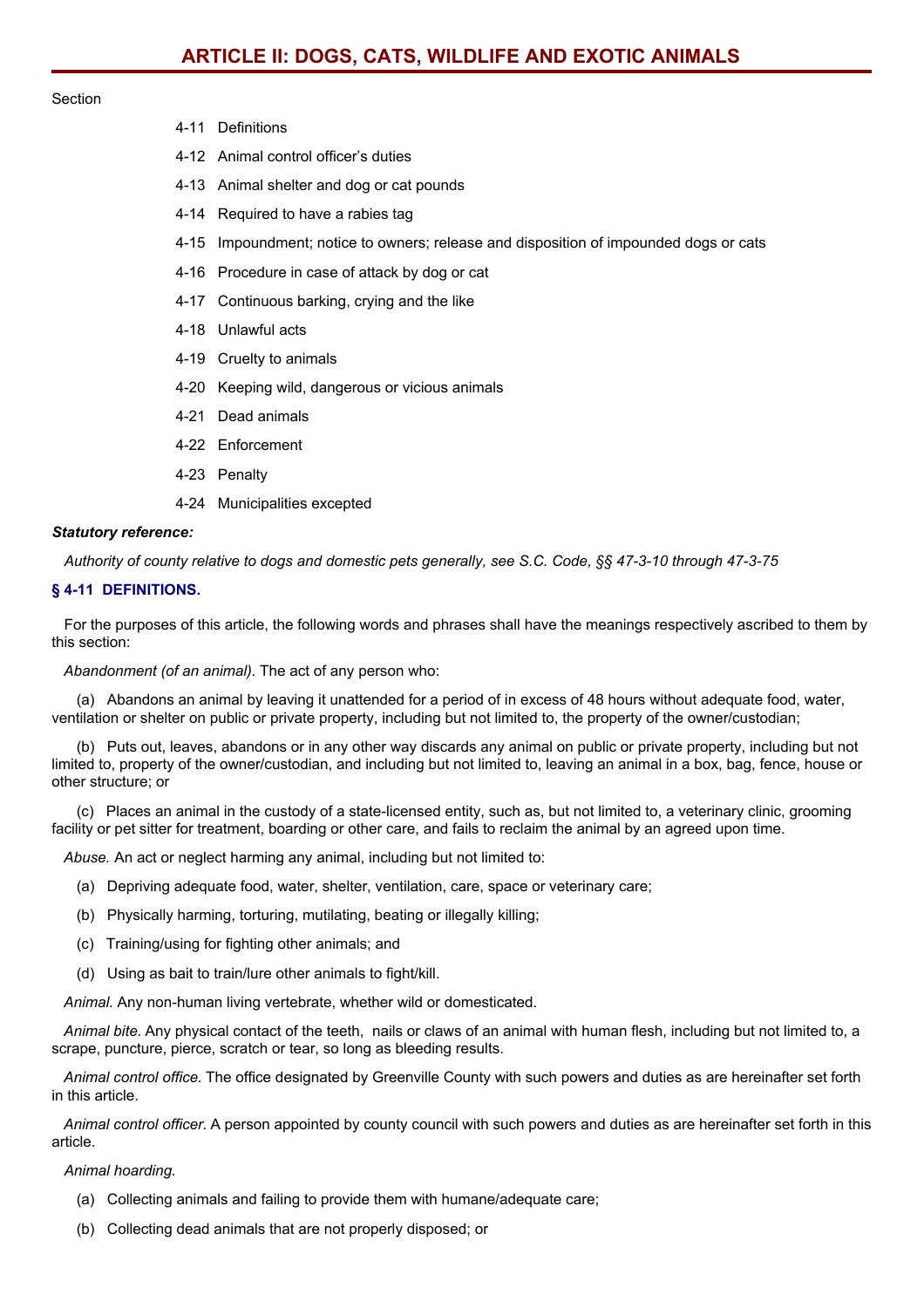(c) Collecting, housing or harboring animals in filthy, insanitary conditions that constitute a health hazard to the animals being kept, and/or to the animals or residents of adjacent property.

*Animal mill.* An individual or entity that keeps and/or breeds animals in conditions where animals are frequently caged for extended periods of time, do not receive adequate care, and/or are not kept in an environment conducive to the health and well being of the animal. An *animal mill* may be used for the purpose of producing multiple offspring for sale.

*Animal shelter.* Any premises designated by county council for the purpose of impounding, care or destruction of dogs or cats held pursuant to this article.

*Care (adequate humane).* Attention to the needs of an animal, including but not limited to, providing adequate water, food, shelter, bedding, sanitary condition, ventilation, space, exercise and veterinary medical attention necessary to maintain the health of the animal with regard to its specific age, size, species and breed.

*Cat.* All members of the domesticated feline family.

*County.* The unincorporated area of the county and any municipally requesting dog or cat control services of the county, as long as county council approves and the city adopts appropriate legislation to this effect.

*Current cost of impound fee.*The amount of money paid to a contractor of the county to provide board and care for an impounded animal for a minimum period set in the contract.

*Dangerous or vicious animal.* An animal:

(a) With a known propensity, tendency or disposition to attack unprovoked, to cause injury to, or to otherwise endanger the safety of, humans or domestic animals;

(b) That attacks a human being or other domestic animal without provocation; or

(c) That is trained or used to fight or to attack humans or other animals.

This definition shall not apply to a dog owned or used by a governmental entity; or to an animal that bites or attacks a person or animal trespassing on the property of the attacking animal's owner; or to an animal that bites or attacks a person or animal that provokes, torments, tortures or treats that animal cruelly.

Feeding a domesticated animal to a snake shall not make the snake a*vicious animal*.

*Dog.* All members of the canine family.

*Domestic animal.* Any animal other than wildlife, a wild animal or an exotic animal, as defined by this article, that is domesticated by humans so as to live and breed in a tame condition. *Domesticated animal* includes, but is not limited to, cats, dogs, fowls, horses, cattle, sheep and goats.

*Euthanize.* To put to death in a humane manner.

*Exterior area.* Any area outside a structure, including but is not limited to, an area enclosed by fence.

*Exotic animal.* Any animal that is not indigenous to this state.

*Fence.*

(a) A structure of wire, wood, stone or other materials, not including invisible fencing, which is of sufficient height and strength to act as barrier against the passage of the animal it is intended to enclose.

(b) A *fence* does not include an invisible fence that is:

1. Turned off or within which the animal is not wearing a properly operating signaling device;

2. Ineffective for any animal that has learned it can cross the fence line; or

3. Intended to be a means of keeping people or animals out of an enclosed area, buried in or adjacent to a county right-of-way.

(c) An invisible fence is not an acceptable means of control for an animal classified as dangerous, or in estrus/heat.

*Food (adequate).* Adequate quantity of non- contaminated and nutritionally*adequate food*, fed according to age, size, species and breed requirements, which is sufficient to prevent starvation, malnutrition or risk to the animal's health. Garbage or spoiled/rancid food is not considered *adequate food*.

*Garbage.* All refuse matter/effluent. *Garbage* includes, but is not limited to, animal or vegetable refuse, by-product of a restaurant, kitchen or meat- /poultry-processing establishment, spoiled/rancid food and refuse accumulation of animal, fruit or vegetable matter, liquid or otherwise, that is normally discarded.

*Humane society.* An organization chartered under the principles of the South Carolina Society for the Prevention of Cruelty to Animals.

*Impound.* The act of an officer or agent of the county, whereby this person takes charge of an animal for the purpose of confining in a humane manner, including but not limited to, providing sufficient and nourishing food, warm and well ventilated shelter and medical attention.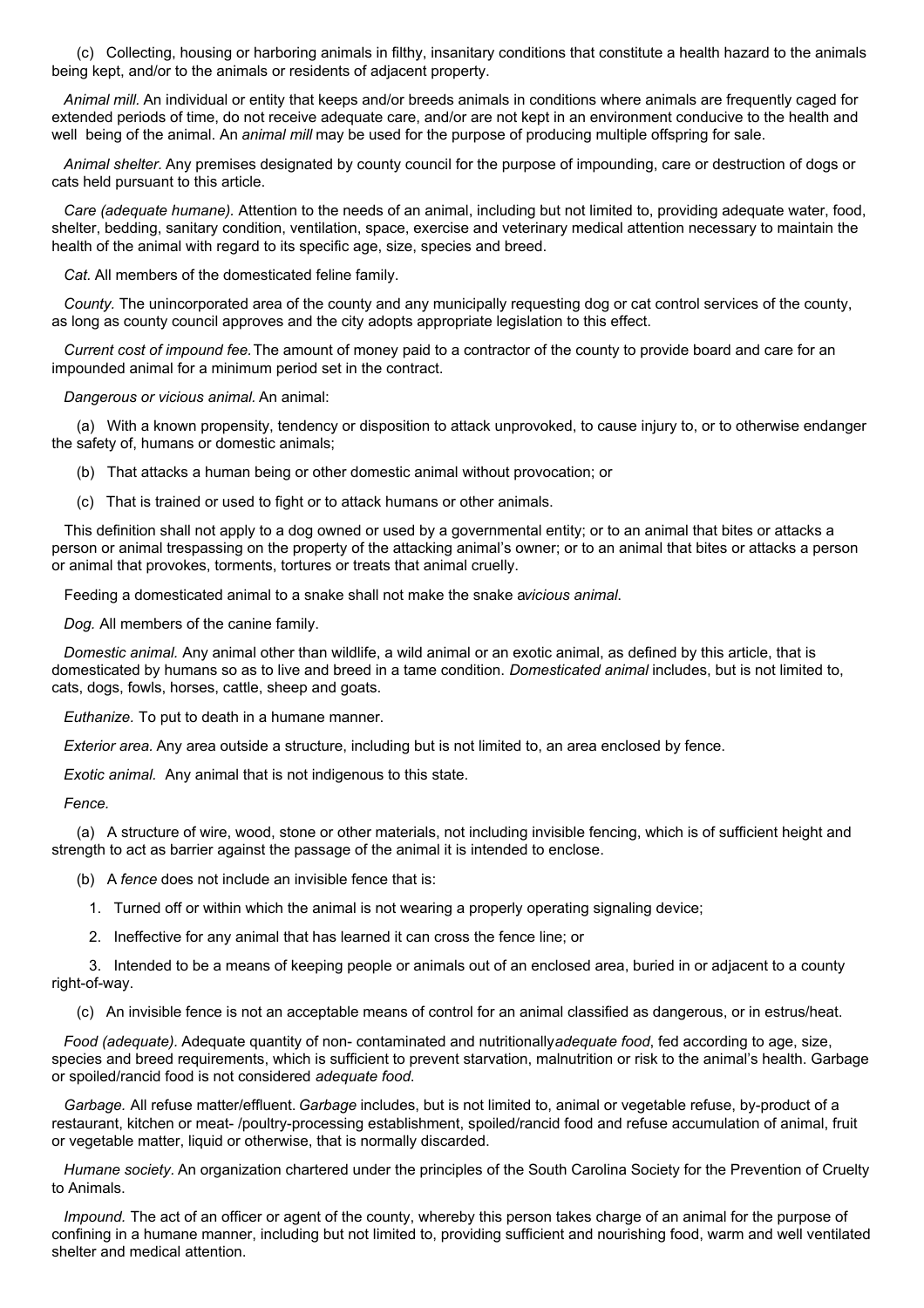*Insanitary condition.* Animal living space, including shelter and exercise area, contaminated by health hazards, irritants, items or conditions that endanger or pose a risk to an animal's health, including but not limited to:

- (a) Excessive animal waste;
- (b) Garbage, trash or effluent;
- (c) Standing water or mud;
- (d) Rancid/contaminated food or water;
- (e) Fumes, foul or noxious odor, air, hazardous chemicals or poisons;
- (f) Decaying material;
- (g) Uncontrolled parasite or rodent infestation; and

(h) Areas that contain nails, screws, broken glass, broken boards, pits, poisons, sharp implements or other items that could cause injury, illness or death to an animal.

*Kennel.* Any facility wherein a person, firm or corporation harbors, raises or breeds animals for pleasure, sport, show, sale, hire, or for a legitimate business purpose, and which complies with state and county laws, where applicable, concerning housing and care for animals.

*Owner* or *keeper.* Any person who:

- (a) Has a right of property in an animal;
- (b) Keeps or harbors a an animal or has it in his care, or acts as its custodian for 10 days or more; or
- (c) Permits an animal to remain on or about any premises occupied by him.

*Proper enclosure.* An enclosure for keeping a dangerous or vicious animal securely confined indoors or in a securely enclosed and locked pen, fence or structure that is suitable to prevent the entry of another animal or any person other than the owner or caretaker. The *enclosure* must:

(a) Be designed to prevent the animal from escaping; and

1. If the enclosure is a fence, the fence must be high enough to keep the animal from climbing over and must be secured at the bottom either by burying the fence at least 1 foot in the ground or by cement or concrete. If the fence is less than 4 feet high, it must have a top and the floor must be cement, concrete or other impenetrable surface. The fence must be clearly marked by a sign stating "Dangerous Animal".

2. If the enclosure is a pen or structure other than a fence, it must have secure sides, top and bottom constructed or secured in such a manner to prevent the animal's escape, and be of height and strength to maintain the animal within it.

(b) Provide adequate shelter and adequate space for the species of the animal contained therein.

*Running at large.* Being off the premises of the owner or keeper and not under the physical control of the owner or keeper by means of a leash or other similar restraining device.

*Severe injury.* Any physical injury that results in broken bones or disfiguring lacerations requiring multiple sutures or cosmetic or corrective surgery.

*Shelter (adequate).* Protective cover for a domestic animal appropriate for its species, and providing adequate space to maintain the animal in good health, which also prevents pain, suffering or significant risk to its health.

- (a) *Adequate shelter* includes, but is not limited to, the following:
	- 1. Sufficient coverage to protect an animal from extreme hot and cold temperatures;
	- 2. Sufficient protection from the elements to keep the animal dry;
	- 3. Sufficient shade and ventilation to prevent an animal from overheating and/or dehydrating; and
	- 4. Structurally sound housing that provides an animal with:
		- a. Adequate space;
		- b. Four solid walls or similar type configuration, with an opening allowing the animal to enter into the structure;
		- c. A roof; and
		- d. A dry floor.
- (b) Materials not suitable for shelters include, but are not limited to, the following;
	- 1. Crates with exposed sharp edges;
	- 2. Metal or plastic drums;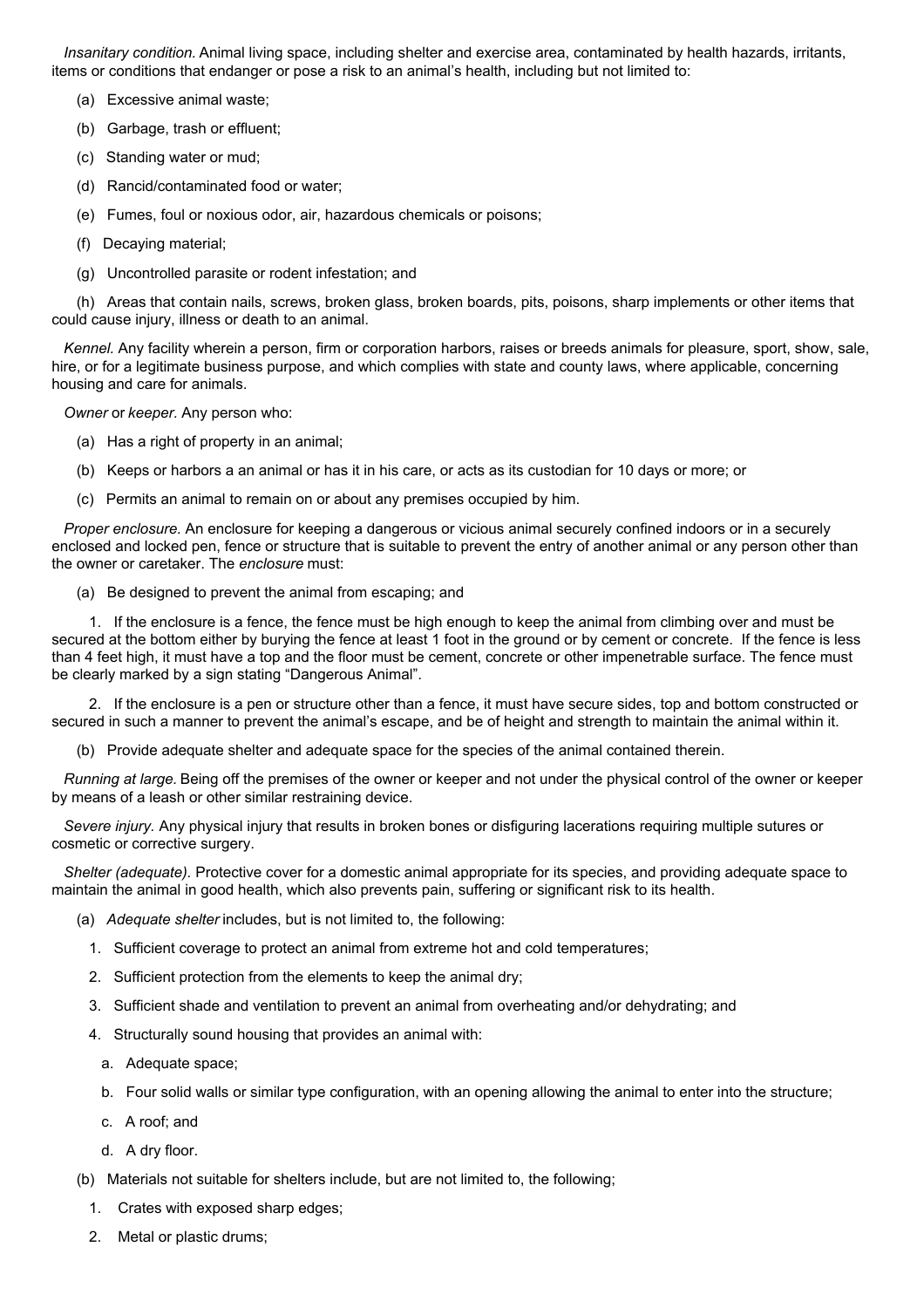- 3. Abandoned or parked vehicles;
- 4. Porches or decks allowing the entry of precipitation or inclement weather; or

5. Any other structure that fails to provide sufficient protection from the elements, and is not safe or suitable for housing the species.

*Space (adequate).* Includes, but is not limited to, the following:

- (a) Space for an animal to adequately exercise suitable to its age, size and breed;
- (b) Space during periods of confinement, suitable to the animal's age, size, species and breed,

permitting it to turn about freely, stand, sit, lie and move, in comfortable and normal position; and

(c) For sick or injured animals, confinement as directed by veterinarian.

*Stray.* An animal running at large.

*Sustenance.* Adequate food provided at suitable intervals suitable for the species and age of the animal, sufficient to maintain a reasonable level of nutrition to allow for proper growth and weight, and access to a supply of clean, fresh and potable water provided in a suitable manner for the species.

#### *Training equipment.*

(a) Paraphernalia, pit supplies, implements, programs, drugs or equipment used to train or condition animals to be aggressive towards other animals or human beings; or

(b) The use of any animal as bait or lure in training dogs for fighting.

*Under restraint.* An animal shall be deemed under restraint if it is on the premises of its owner or keeper; or is accompanied by its owner or keeper and under the physical control of such owner or keeper by means of a leash or other similar restraining device; or under the active control of the owner or trainer while hunting or being trained, and while on property of the owner or with the property owner's permission.

*Ventilation (adequate).* Fresh air sufficient to provide for the health of an animal.

*Veterinarian.* A person who has received a doctor's degree or equivalent in veterinary medicine, and is licensed by the state to diagnose and treat diseases and injuries in animals, and may include veterinary surgery, obstetrics, dentistry, and all other branches or specialties of veterinary medicine.

*Veterinary care (adequate).* Medical care of an animal from or under the direction of a licensed

veterinarian, and necessary to maintain the animal's health based on its age, species and breed, or to prevent its suffering from:

- (a) Ongoing infections;
- (b) Infestation of parasites;
- (c) Disease;

(d) Any other medical condition/injury, where withholding or neglecting to provide such care would endanger the health or welfare of the animal, or promote the spread of communicable disease.

*Water (adequate).* Clean, fresh, potable water sufficient to prevent dehydration, properly sustain health, and prevent significant risk to the animal's health. Snow, ice, rancid/contaminated water are not considered adequate water.

*Wild animal/wildlife.* Any animal indigenous to this state that is not domesticated. Furthermore, all animals commonly accepted as being "wild" and including, but is not limited to, the following, no matter how domesticated they may be:

- (a) Alligators and crocodiles;
- (b) Bears (ursidae);

(c) Cat family (felidae) that includes, but is not limited to, bobcats, tigers, leopards, lions and panthers, except commonly domesticated cats;

(d) Coyotes, foxes, wolves, including the offspring of 1 of the foregoing with a domestic dog, wherein the proportion of wild animal exceeds 1/4;

- (e) Porcupine (erethizontiade);
- (f) Non-human primates (hominidae);
- (g) Raccoon (procynmidae);
- (h) Skunks;
- (i) Venomous snakes, constrictor snakes that grow larger than 5 feet in length, or venomous lizards; and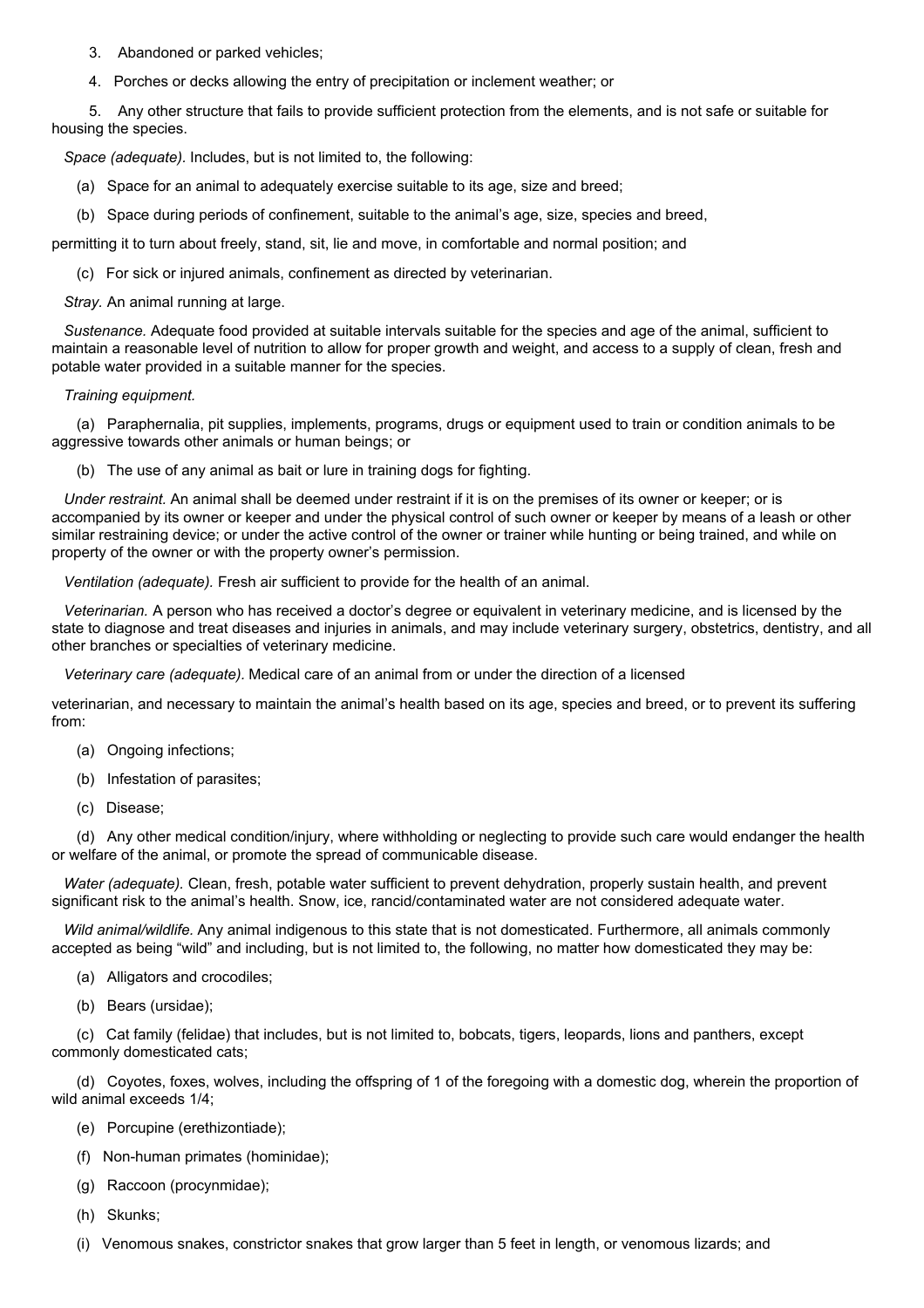(j) Weasels (mustelidae), except "European" ferrets.

However, the definition of a*wild animal* shall not be construed to apply to "exotic" birds or animals that are not dangerous to humans and may lawfully be purchased at pet stores or commercial locations, except for those animals specifically mentioned above.

Furthermore, this section shall not apply to domesticated herds of deer, antelope, buffalo or similar herd animals that may be lawfully possessed and are maintained in safe and secure fenced areas for commercial, educational or entertainment purposes, so long as all other provisions concerning humane treatment of animals are complied with.

(1976 Code, § 4-11) (Ord. 301, § 2; Ord. 731, § 2; Ord. 1954, §§ 2, 3, passed 3-21-1989; Ord. 2130, §§ 2, 3, 4(1), passed 6-5-1990; Ord. 4099, § 3, passed 4-3-2007; Ord. 4396, § 3, passed 11-16-2010)

## **§ 4-12 ANIMAL CONTROL OFFICER'S DUTIES.**

(a) *Authority and duties*. The commissioned officers designated by Greenville County with the enforcement of animal control shall have the authority to enforce all applicable laws concerning animal control as set forth by this article and state law, and such additional procedures, duties and responsibilities as the county shall establish. The county, at its discretion, may contract any portion or all of the enforcement and administration of this article it may deem appropriate. However, nothing herein shall abridge or limit the right and duty of local law enforcement authorities to enforce the provisions of this or any other law concerning animal control to the degree which their training and expertise may allow them to do so.

(b) *Maintenance of records.* The animal control officer shall maintain accurate and complete records relating to the following matters:

(1) Impoundment and disposition of all animals coming into his custody; and

(2) All moneys belonging to the county in his custody and for which he is accountable and subject to audit by the county.

All records shall be open to inspection pursuant to the provisions of the South Carolina Freedom of Information Act, being S.C. Code, Title 30, Ch. 4.

(1976 Code, § 4-12) (Ord. 301, § 3; Ord. 731, § 3; Ord. 2130, §§ 2(1), 4(1), passed 6-5-1990; Ord. 4099, § 3, passed 4-3- 2007)

## **§ 4-13 ANIMAL SHELTER AND DOG OR CAT POUNDS.**

(a) *Purpose*. The animal shelter and pounds shall be operated to impound, care for, quarantine, adopt or euthanize dogs or cats held pursuant to this article.

(b) *Operation*. The county may enter into a contract or contracts with the humane society or any similar organization for the operation of the animal shelter, and may contract with municipalities for the use or operation of dog or cat pounds.

(1976 Code, § 4-13) (Ord. 301, § 4; Ord. 414, § 1; Ord. 731, § 4; Ord. 2130, § 2(a), passed 6-5-1990; Ord. 4099, § 3, passed 4-3-2007)

## **§ 4-14 REQUIRED TO HAVE A RABIES TAG.**

(a) The owner or custodian of any dog or cat shall obtain a certificate and tag in accordance with state law. A current rabies license tag shall at all times be attached to a collar or harness worn by the dog or cat for which the rabies certificate and tag have been issued.

(b) Any person who fails to have a current rabies license for their dog or cat shall be subjected to the penalties provided herein.

(c) It shall be unlawful for any person owning, keeping or harboring a licensed dog or cat to cause or allow the licensed animal not to wear the issued rabies license tag.

(d) Any person whose dog or cat is impounded for running at large, and who has failed to obtain a rabies license for the animal as provided for in this article, shall pay a \$50 fee, in addition to all other fees and charges to release the animal from impoundment.

(e) Any violation shall be deemed a violation of this section and the owner shall be subject to a fine of \$50.

(1976 Code, § 4-14) (Ord. 301, § 5; Ord. 731, § 5; Ord. 2130, § 2(a), passed 6-5-1990; Ord. 4099, § 3, passed 4-3-2007)

# **§ 4-15 IMPOUNDMENT; NOTICE TO OWNERS; RELEASE AND DISPOSITION OF IMPOUNDED DOGS OR CATS.**

(a) *Picking up stray and vicious dogs or cats.* The animal control officer is authorized to seize all stray and/or dangerous animals (including but not limited to, dogs or cats running at large), and to take such animals to a designated place of impoundment. Any person on whose property a stray or dangerous animal is found may seize such animal and deliver it to the designated animal shelter for impoundment, or contact the County Animal Control Division for pickup. The officer, at his discretion, may issue to the known owner of such animal a notice of ordinance violation or an ordinance summons.

(b) *Notice to owners*. Dogs or cats impounded pursuant to this article shall be kept at a designated animal shelter. Upon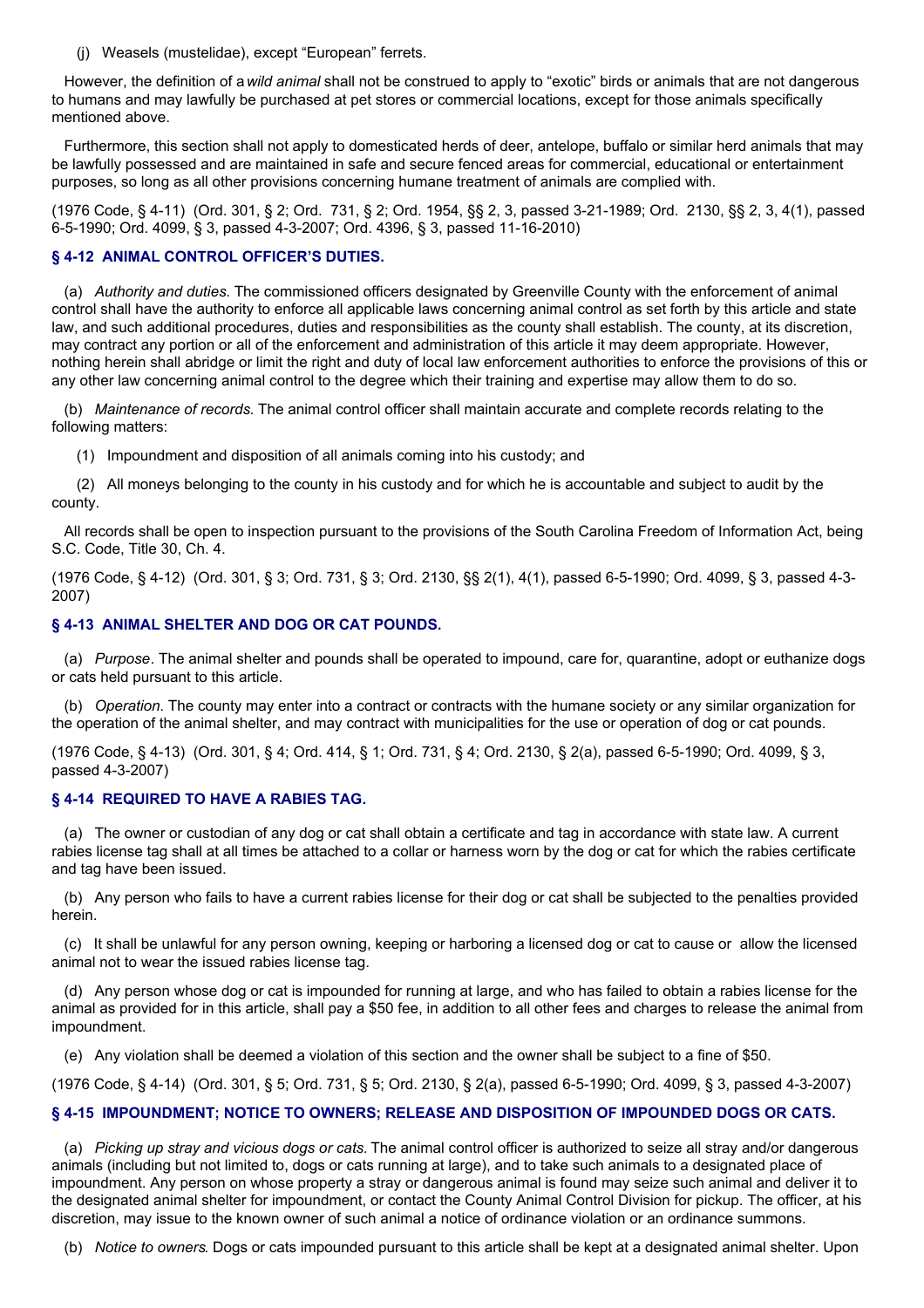impoundment of such an animal, the animal control officer shall exercise due diligence to ascertain the owner of such animal. If such owner is discovered or claims such animal within 5 business days of impoundment, the officer or contract impoundment facility shall notify him of the terms for the animal's release.

(c) *Release of impounded dogs or cats*. An original owner may obtain release of his dog or cat impounded pursuant to § 4-15(a) within 5 business days of impoundment, upon payment of a boarding fee per dog or cat, per owner, as listed in the fee schedule below, and an impoundment fee, as hereinafter provided, and upon presentation of a current rabies inoculation certificate.

- (d) *Schedule of fees*. Current cost of boarding fee, plus:
	- (1) First offense: \$85;
	- (2) Second offense: \$90;
	- (3) Third offense: \$100;
	- (4) Fourth offense: \$150; and
	- (5) Fifth or subsequent offense: \$250.

(e) *Period of impoundment and disposition of unclaimed dog or cat*. An impounded dog or cat which remains unclaimed by an owner after 5 business days shall be deemed abandoned, and shall automatically and irrevocably become the sole property of the county to convey, devise, dispose or otherwise destroy as the county sees fit in accordance with this article. Thereafter, such dog or cat may be disposed of humanely or offered for adoption to a suitable home.

The adoption fee for an animal shall be set by the operator of the animal shelter. No dog or cat shall be adopted unless and until it has been neutered or spayed by a veterinarian licensed by the state.

(f) *Disposition of fees*. All fees so collected shall be delivered to the county treasurer for deposit in the general fund of the county.

(1976 Code, § 4-15) (Ord. 731, § 6; Ord. 1645, § 2, 3-3-1987; Ord. 1954, §§2-6, passed 3-21-1989; Ord. 2130, § 2(a), passed 6-5-1990; Ord. 4066, § 2, passed 11-21-2006; Ord. 4099, § 3, passed 4-3-2007)

# **§ 4-16 PROCEDURE IN CASE OF ATTACK BY DOG OR CAT.**

If a citizen witnesses a dog or cat attacking a person, he shall notify the rabies control officer in the county health department. Whenever the animal control officer is notified and shown that a dog or cat has bitten or attacked a person, such officer shall promptly notify the county health department of such bite or attack, and shall cooperate with the county health department in impounding and quarantining such animal.

(a) *Seizure provisions in the event of a dog attack of a serious nature.*If he has probable cause to believe that a dog has:

(1) Killed or in inflicted severe injury to a person; or

(2) Killed or inflicted severe injury upon a domestic animal, horse or livestock, when not on the offending dogs owner's property,

the animal control officer shall have the emergency authority to enter the exterior area of private premises to retrieve the dog. The consent of the animal owner or the lawful occupant of the premises is not required under these circumstances, and it shall be unlawful to resist or interfere with the animal control officer in taking such action.

(b) *Exceptions.* No dog shall be found to be a dangerous animal, if the threat, injury or damage was sustained by a person who was:

(1) Committing, at the time, a crime upon the premises occupied by the dog's owner or custodian; or

(2) Committing, at the time, a willful trespass or other tort upon the premises occupied by the dog's owner or custodian;

or

(3) Provoking, tormenting or physically abusing the dog.

(4) No dog that was engaged in the performance of law enforcement duties at the time acts complained of shall be found to be a dangerous dog.

(c) *Notice of hearing.* Upon taking custody of the dog, the animal control officer shall provide to the owner a written notice of the basis for the seizure and impoundment, and shall notify the dog's owner as soon as feasible of the expected hearing date, which shall be no later than next appointed court date from the date of seizure, unless the magistrate shall determine there are compelling reasons to extend the date. Leaving the written notice reasonably secure at the front or primary entrance to the house or structure on the property where the animal is seized shall be sufficient delivery to the owner, if the owner is not present or if the owner's location cannot be determined.

(d) *Magistrates findings.* The magistrate shall determine if the dog is a "dangerous animal" as defined by §4-11 of this article. If the magistrate determines that the attacking dog is a dangerous animal:

(1) The animal must remain in the custody of and housed by the County Animal Control Division until the owner obtains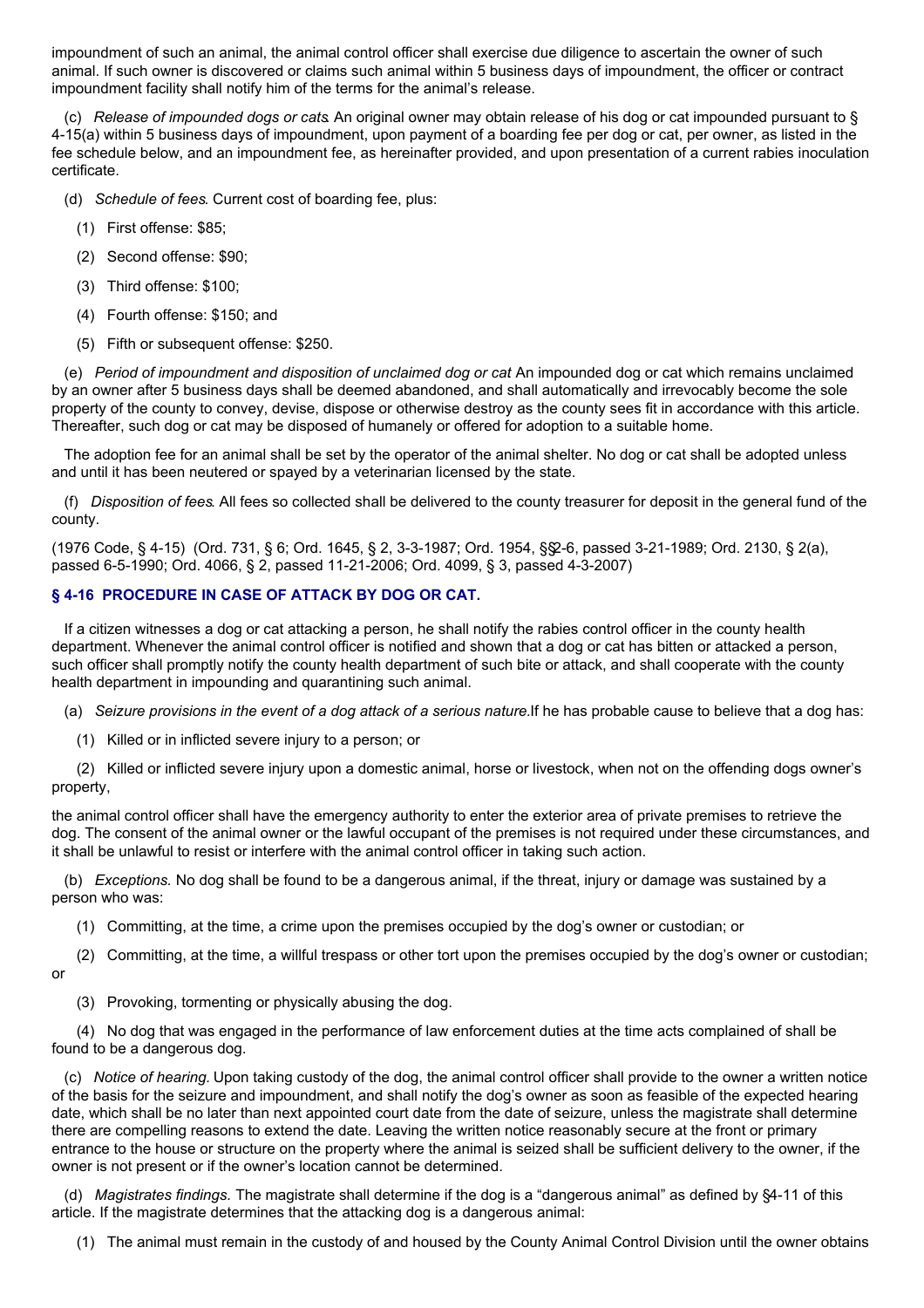a license for the dangerous dog from the Animal Control Division. In order to obtain a license, the owner must comply with the following:

a. The owner must demonstrate proof of liability insurance or surety bond of at least \$50,000, insuring or securing the owner for personal injuries inflicted by the dangerous animal; and

b. The Animal Control Division must review and approve a proper enclosure for housing the dangerous animal; or

(2) The animal must be destroyed when, in the court's judgment, the dangerous animal represents a continuing threat of serious harm to human beings or domestic animals

(1976 Code, § 4-16) (Ord. 731, § 7; Ord. 2130, § 2(a), passed 6-5-1990; Ord. 4099, § 3, passed 4-3-2007)

## **§ 4-17 CONTINUOUS BARKING, CRYING, AND THE LIKE.**

(a) *Generally:nuisances within 200 feet of a residence are prohibited.*It shall be unlawful and is hereby declared to be a public nuisance to keep, harbor or maintain any domestic pet which howls, barks, whines or cries to such extent as to materially interfere with or affect the health, comfort, peace and quiet of the public, or the reasonable use and enjoyment of the neighboring properties within 200 feet of a residence in Greenville County.

(b) *Complaints.*

(1) Upon the receipt of 2 detailed, written and signed complaints from separate households in close proximity to the offender, that a person within 200 feet of a residence in Greenville County is violating the provisions of this section, the animal control officer or other appropriate law enforcement officer shall notify the owner or keeper of the domestic pet in question that complaints have been received and shall investigate the complaints. If the investigation determines that the complaints are justified, the animal control officer or other appropriate law enforcement officer shall notify in writing the owner or keeper of the domestic pet to correct the violation within 7 days of receiving the notice. At least 1 of the complainants shall be required to appear and testify in court at the time the case is scheduled for trial. In the event that none of the complainants appear in court at the time the case is scheduled for trial, the county attorney's office shall dismiss the charges against the owner or keeper of the domestic pet.

(2) In the event that a property is so situated that only 1 complaint is possible within the 200 feet limit, then upon the receipt of 1 detailed, written and signed complaint, a law enforcement officer or animal control officer may witness and validate the complaint. If the complaint is validated by the officer, the animal control department may proceed with the investigation and enforcement of this article as set forth in subsection (1), and the 1 complainant must appear and testify in court at the time the case is scheduled for trial.

(c) *Failure to correct.* Should the owner of keeper of any domestic pet found to be in violation of this section fail to correct said violation after 7 days, the owner of said domestic pet shall be subject to the penalties for violations provided herein, with each day in violation constituting a separate offense.

(d) *Exception.* This section is not applicable to commercial animal boarding facilities in existence prior to March 20, 2001. The exception shall not apply to facilities where the use has been discontinued for a continuous period exceeding 6 months.

(1976 Code, § 4-16.1) (Ord. 2130, § 5, passed 6-5-1990; Ord. 2325, §§ 2, 3, passed 12-3-1991; Ord. 2766, §§ 1, 2, passed 10-3-1995; Ord. 3434, § 1, passed 11-21-2000; Ord. 3457, § 1, passed 3-20-2001; Ord. 3535, § 1, passed 11-6-2001; Ord. 4099, § 3, passed 4-3-2007)

## **§ 4-18 UNLAWFUL ACTS.**

It shall be unlawful in the county for any animal owner or other keeper of an animal to:

(1) Allow his animal to run at large off property owned, rented or controlled by him;

(2) Keep a dangerous or vicious animal, unless it is in the proper enclosure for keeping dangerous or vicious animals, and properly licensed and registered with the County Animal Control Division;

- (3) Release or take an animal out of impoundment without proper authority;
- (4) Resist animal shelter personnel engaging in the capture and impoundment of an animal;
- (5) Remove the rabies tag from the dog or cat for which the tag was issued;

(6) Possess or use apparatus or training equipment to train or condition animals to be aggressive, or to use animals to train other animals to be aggressive;

(7) Sponsor or participate in animal fighting or baiting, or to be present at a facility where animal fighting or baiting is taking place;

- (8) Keep an animal so confined as to be forced to stand, sit or lie in its own excrement;
- (9) Fail to provide an animal with an exercise area that is a minimum of 24 square feet in area;
- (10) (a) Tether a dog or dogs except when:
	- 1. Tethered pursuant to requirements of park, camping or recreational areas; or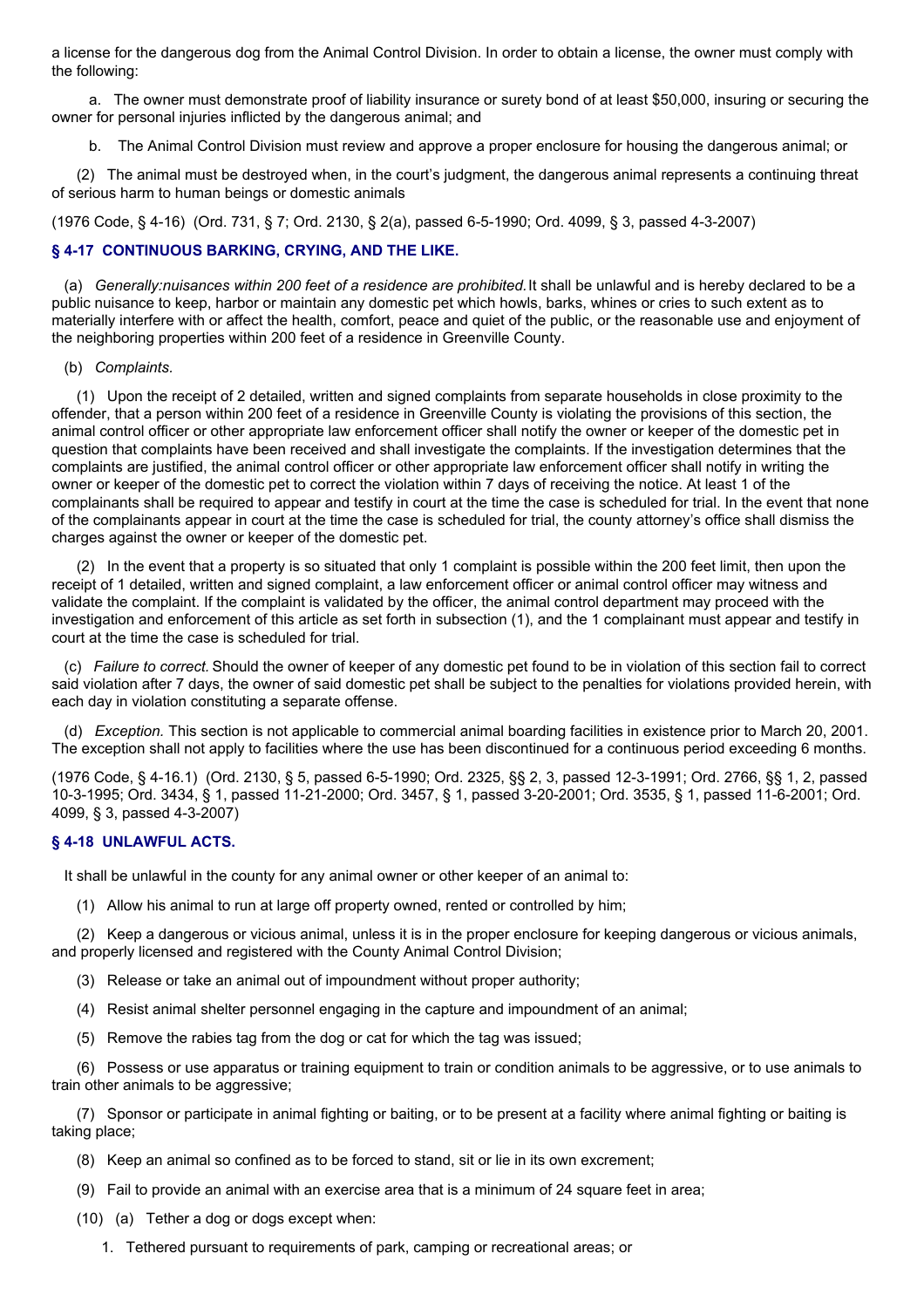2. Tethered while engaged in lawful hunting activities; or

3. Tethered to a running line, pulley or trolley system elevated no higher than 7 feet off the ground, in a manner that allows the tether to move freely along the length of the running line which must be at least 20 feet in length between the 2 stop points.

(b) The tether must be connected to the dog by a buckle-type collar or body harness made of nylon, leather or other durable and non-metallic material and must be properly fitted so as to not cause injury to the dog or embed in the dog's neck. Only one dog may be attached to each running line, pulley or trolley system so as to prevent injury, strangulation or entanglement. Dogs under 3 months of age shall not be connected to a tether or trolley system.

(11) Contain a female domestic animal in heat in such a fashion that stray animals have access to her, or that permits her to escape;

(12) (a) Allow domestic animal feces to accumulate on any property owned, occupied or controlled by such person, if such accumulation creates an unsanitary, offensive or unhealthy condition. This provision shall not apply to horses, cattle, sheep and goats and other grazing animals confined in pastures.

(b) Fail to remove fecal matter deposited by an animal under his or her ownership or control on public or private property of another before leaving the immediate area where the fecal matter was deposited.

(c) Fail to have in his or her immediate possession an appropriately sized bag to be used for removal of the animal feces when accompanying an animal on public property or private property of another.

(d) Deposit animal feces in sewers or drains, whether storm or sanitary. Animal feces must be bagged and placed in a proper garbage receptacle established for public use or belonging to the owner of the animal.

(e) *Exceptions.* Section 4-18(12) shall not apply to a guide, hearing, or service dog or other dog that has been trained to accompany a person with a disability while being accompanied by a disabled person or to any dog or horse in the custody or control of a Law Enforcement Officer during the performance of official duties. The provisions of § 4-18(12) shall not apply in the unzoned areas of the county.

(f) *Penalty.* A violation of § 4-18(12) is subject to a fine of not less than \$75 and not exceeding \$500. Each violation is a separate offense.

(1976 Code, § 4-17) (Ord. 731, § 8; Ord. 2130, § 2(a), passed 6-5-1990; Ord. 4099, § 3, passed 4-3-2007; Ord. 4717, § 2, passed 6-16-2015; Ord. 5022, § 1, passed 10-2-2018)

## **§ 4-19 CRUELTY TO ANIMALS.**

(a) Any person who abuses an animal, aids another person in abusing an animal, or causes or permits an animal to abuse another animal, by acting or failing to act, shall be in violation of this section. Cruelty to an animal includes, but is not limited to, the following:

(1) Failing to provide adequate humane care;

(2) Mistreating animals. No person shall beat, cruelly ill treat, overload, overwork or otherwise abuse an animal, or cause, instigate or permit any dogfight or other combat between animals, or between animals and humans;

(3) Abandoning animals;

(4) Failing to provide adequate shelter, sustenance, space, exercise, bedding, and sanitary conditions for the animal;

(i) *Adequate shelter for an animal other than a dog*means shelter that reasonably may be expected to protect the animal from physical suffering or impairment of health due to exposure to the elements or adverse weather.

(ii) *Adequate shelter for a dog* means a moisture proof and windproof structure of suitable size to accommodate a dog and allow retention of body heat. The structure must be provided with a sufficient quantity of hay, straw, cedar shavings, blankets, or the equivalent, to provide insulation and protection against cold and dampness and promote retention of body heat.

(5) Hoarding or collecting animals;

(6) Owning, managing, obtaining, confining or caring for any number of animals in an animal mill;

(7) Giving away animals for commercial purpose. No person shall give away any live animal as a prize for, or as inducement to enter, any contest, game or other competition, or as an inducement to enter a place of amusement;

(8) Intentionally striking an animal with a motor vehicle. Any person operating a motor vehicle who strikes a domesticated animal, shall report such injury or death to County Animal Control or appropriate law enforcement authority. However, due to the possibility of injury from aiding an injured animal, this provision shall in no way be construed to require or encourage the physical touching of an injured animal by a non-qualified person who strikes a domesticated animal;

(9) Poisoning animals. No person shall expose any known poisonous substance, whether mixed with food or not, so that the same shall be liable to be eaten by any animal; provided that it shall not be unlawful for a person to expose on his own property common rat or vermin poison for the express purpose of rat or vermin control.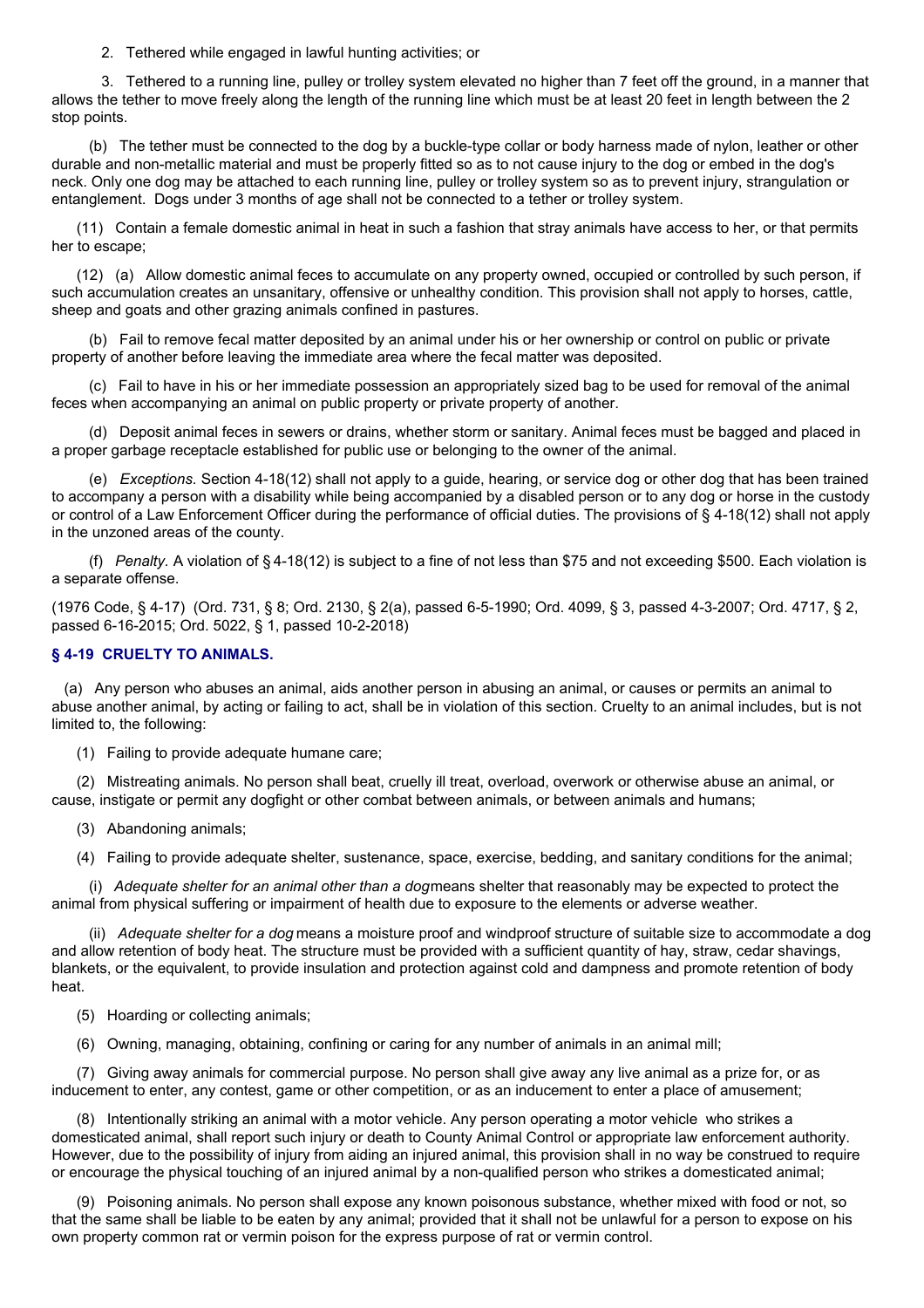(10) Confinement in motor vehicle. No owner or person shall confine any animal in a motor vehicle in such a manner that places it in a life- or health-threatening situation by exposure to a prolonged period of extreme heat or cold, without proper ventilation or other protection from such heat or cold. In order to protect the health and safety of an animal, an animal control officer, law enforcement officer or agent of the county who has probable cause to believe that this section is being violated shall have authority to enter such motor vehicle by any reasonable means under the circumstances, after making a reasonable effort to locate the owner or other person responsible. If the vehicle is damaged during such removal, the animal control officer, law enforcement officer or agent of the county shall not be liable for any damage to the vehicle.

(b) An animal control officer may move before a magistrate to take custody of any animal being cruelly treated, or the animal control officer, at his option, may elect to direct the owner of the animal to seek immediate veterinary care for the animal, and further may place time conditions upon such actions.

(c) The owner or person having ownership, charge or custody of an animal cruelly abused, treated or used, etc., as enumerated in this section, who is convicted of any violation of this section of the article, forfeits ownership, charge, or custody of the animal, and at the discretion of the court, the person who is convicted of a violation of this section may be ordered to pay costs incurred to care for the animal and related expenses.

(1976 Code, § 4-18) (Ord. 2130, § 6, passed 6-5-1990; Ord. 4099, § 3, passed 4-3-2007; Ord. 4396, § 3, passed 11-16- 2010; Ord. 4404, § 3, passed 3-15-2011; Ord. 4969, § 1, passed 3-20-2018)

# **§ 4-20 KEEPING WILD, DANGEROUS OR VICIOUS ANIMALS.**

(a) *Prohibition*. No person shall keep or permit to be kept on his premises any wild, dangerous or vicious animal as a pet, for display or exhibition purposes, without first obtaining a permit therefor.

(b) *Permit applications*. Permit applications must be submitted annually to the animal control office, or its designee(s), on a form approved by the animal control office, which shall state the name, address and telephone number of the applicant; and the breed, sex, color and age of the animals. The applications must be accompanied by a \$50 application fee and a \$10 fee for each animal. The fee will be paid annually each by July 1. No permit shall be granted unless the applicant provides satisfactory assurances that said animal(s) is not capable of being returned to its natural environment (in the case of wild animals); and will be provided with sufficient good and wholesome food and water, proper shelter and protection from the weather, veterinary care when needed to prevent suffering, and humane care and treatment; and that the animal(s) will not be cruelly ill treated, tormented, overloaded, overworked or otherwise abused; and that adequate protective devices are provided to prevent it from escaping or injuring the public. The applicant shall further specify the duration, method, location and dimensions of any cages, pens or confinement area. Public or traveling exhibitions of wild or vicious animals shall be subject to random inspection of the premises and the animal(s) possessed, displayed or exhibited. The applicant shall further comply with S.C. Code § 47-3-760(E) prior to the issuance of the permit by the county. No permit shall be issued unless the applicant has complied with all state and federal regulations concerning the possession, display or exhibition of wild or vicious animals. All applicants must be 18 years of age or older.

(c) *Denial or revocation of permit*. The animal control office may decline to grant a permit or may revoke a permit if the annual fees are not paid by July 1, and in the opinion of the animal control officer, said animal(s) is capable of being returned to its natural environment (in the case of wild animals); or has not or will not be provided with sufficient good and wholesome food and water, proper shelter and protection from the weather, veterinary care when needed to prevent suffering, and humane care and treatment; or that the animal(s) have been or will be cruelly ill treated, tormented, overloaded, overworked or otherwise abused; or that adequate protective devices are not provided to prevent it from escaping or injuring the public. Upon a determination that a permit should not be granted, all fees shall be returned and a written explanation for the denial shall be thereupon provided. Upon a determination that a permit shall be revoked, no fees shall be returned, but a written explanation for the revocation shall be provided. Any person aggrieved by this section may appeal to the County Administrator who, after due investigation, may modify, overturn or amend the determination of the animal control office. The County Administrator, with the consent of county council, may delegate this appeals review authority to such individuals, entities or organizations, other than the animal control office, which possesses the ability and willingness to handle such reviews. The determination of the Administrator or delegate shall be final.

(d) *Temporary permits.* The animal control office may issue a temporary permit, when appropriate, without a fee, for the keeping, care and protection of an infant animal native to this area, which has been deemed to be orphaned or displaced from its natural environment and is unsuitable for return to the wild, due to its age. An applicant may obtain said permit through verbal or telephonic communication, provided that a written application is submitted and physical examination of the animal by an animal control officer is conducted within 15 days. No permit shall be issued unless state and federal regulations have been fully complied with.

(e) *Release of wild animals held under permit*. The animal control office shall have the power to release or order the release of any infant wild animal kept under temporary permit and deemed capable of survival, and may take custody of any infant wild animal when the applicant is unable to properly care for and protect the animal.

(f) *Euthanasia.* No wild animal will be subject to euthanasia unless, through consultation and cooperation with state wildlife officials, it is determined to be the only humane alternative for said animal. The animal control office and shelter, in cooperation with state wildlife officials, shall exercise due diligence to return a wild animal to its natural environment or, if the animal is not suitable for return, then alternative and humane placement shall be diligently sought.

(g) *Exclusions*. An animal shelter, a publicly owned zoological park, veterinary hospital, public laboratory, publicly owned facility for education, a facility operated for scientific purposes, and all governmental entities shall be exempt from the